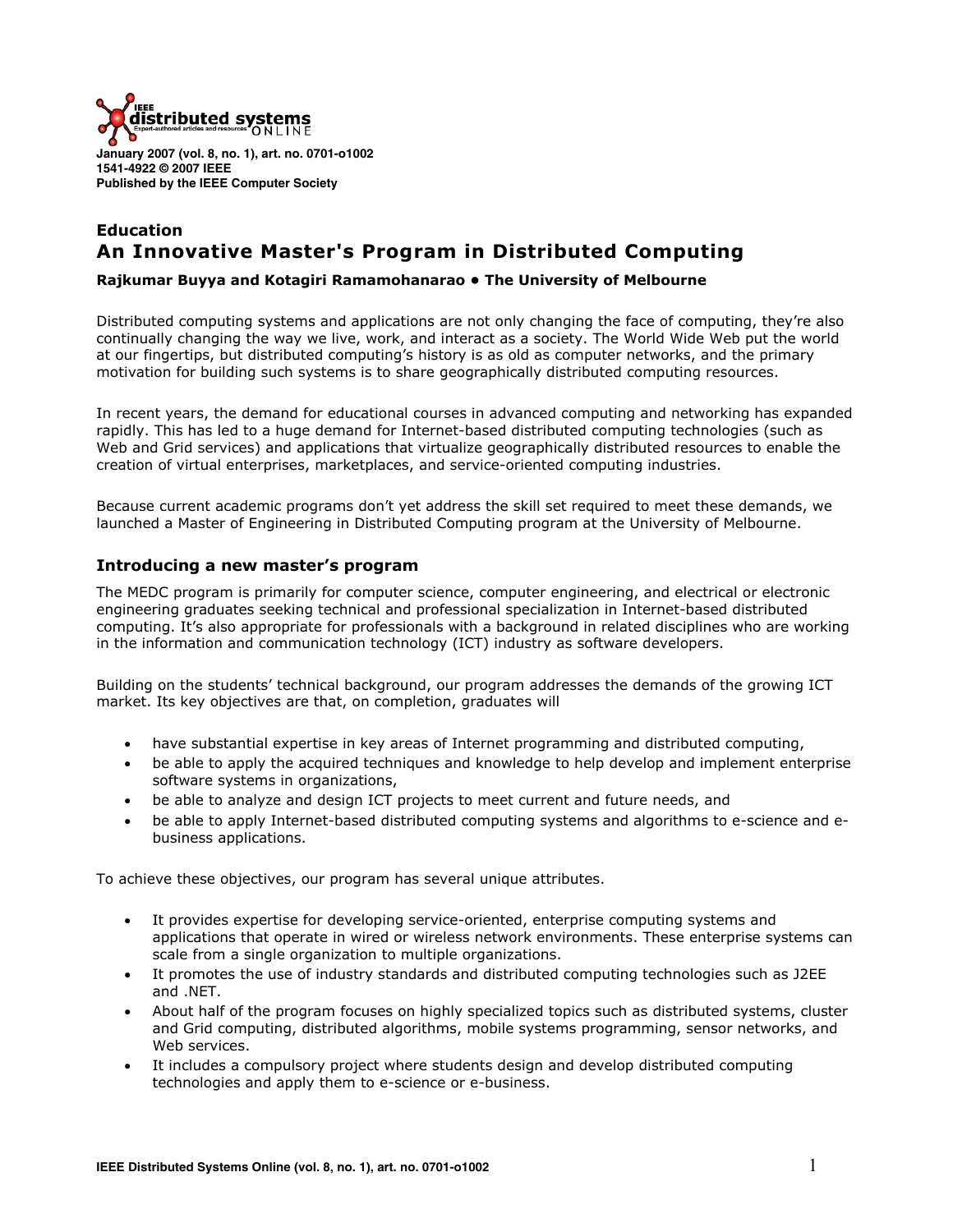# **Duration and prerequisites**

We admit students with a three- or four-year degree in computer science, software engineering, or physical science. The program's duration depends on the student's previous academic background and work experience in computing; for example, students with a four-year degree in computer science or a related discipline would normally complete the MEDC in one and a half years of full-time study. At Melbourne, we award 12.5 points for each course, and we generally expect a full-time student to take a maximum load of 50 points each semester. So, depending on their background, students may graduate after 200 points (Level 1, the two-year program), 150 points (Level 2, the one-and-a-half-year program), or 100 points (Level 3, the one-year program).

The entry requirements are designed to attract two categories of students: those with an approved level of mathematics and computer programming education and experience, and those who majored in computer science, information technology, or software engineering. Students in the first category must complete 200 points, whereas those in the second category must complete 100 to 150 points, depending on their academic standing and expertise. These requirements substantially increased the pool of potential students who could meet the university's expectations for a master's program. The first 50 points of the master's program ensure that students are prepared for the advanced master's level courses. (The program Web site has further details on entry requirements.)

# **Program structure**

Our department already offers two master's programs in information technology and software systems engineering. We borrowed some existing courses from these programs, packaging them with five new distributed computing courses especially developed for our new program:

- Distributed Systems: Principles and Paradigms,
- Distributed Algorithms,
- Mobile Computing Systems Programming,
- Sensor Networks and Applications, and
- Distributed Computing Project.

We grouped the courses into three different categories.

- Group A, foundation studies, brings students up-to-date with advanced computer science concepts, techniques, and tools.
- Group B offers advanced study in distributed computing technologies and applications. MEDC students take at least four core recommended courses in addition to the core compulsory course (Distributed Systems: Principles and Paradigms).
- Group C lets students conduct a practical or research-oriented distributed computing project, either individually or in teams.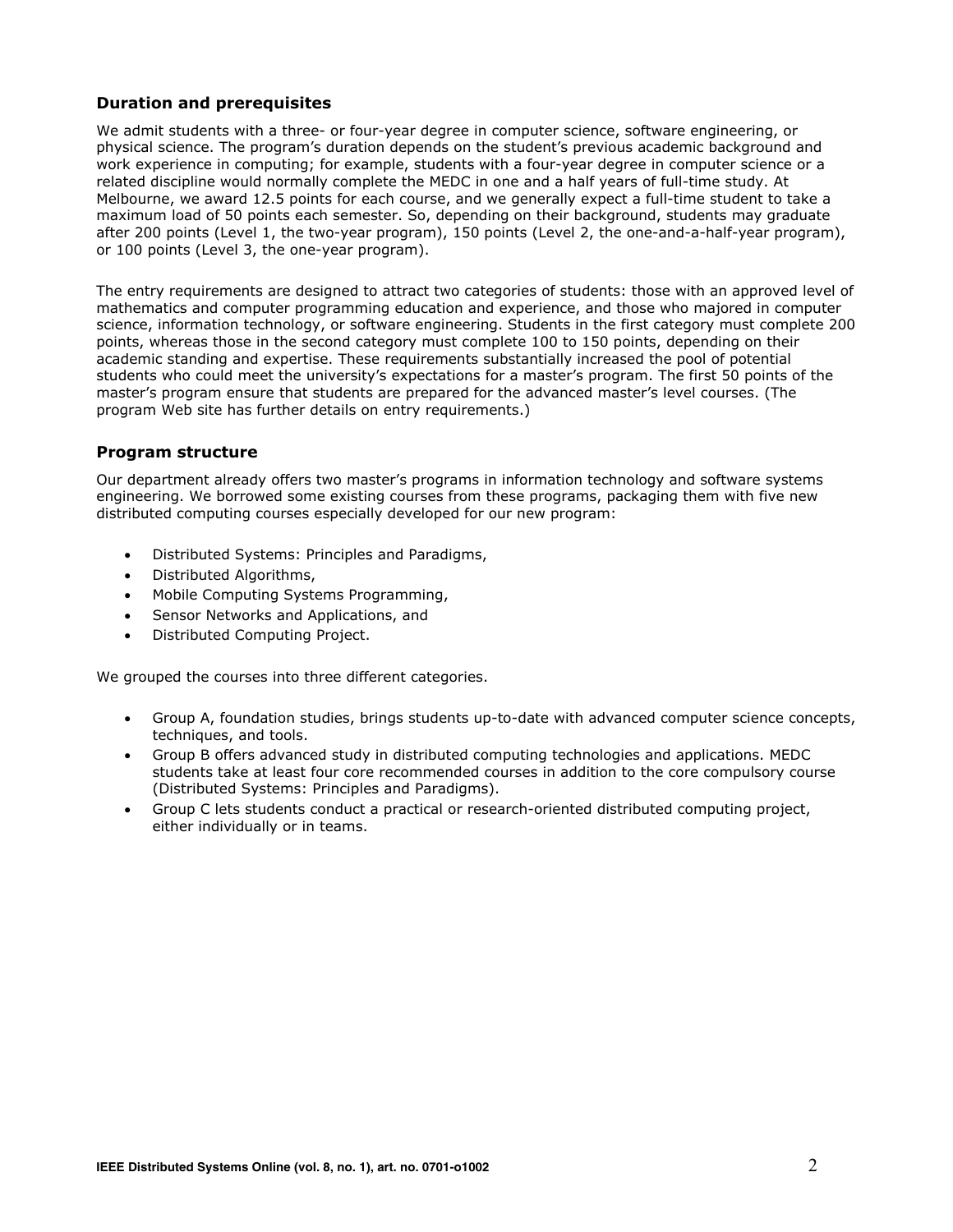Table 1 gives the number of courses from the different groups that students must complete, depending on their entry level.

#### **Table 1. Required number of courses in the University of Melbourne's Master of Engineering in Distributed Computing program.**

| <b>Student's entry level</b> | <b>No. of required courses</b> |                |                | <b>Total points</b> |
|------------------------------|--------------------------------|----------------|----------------|---------------------|
|                              | <b>Group A</b>                 | <b>Group B</b> | <b>Group C</b> |                     |
| Level 1                      | $\overline{4}$                 | 10             | 1              | 200                 |
| Level 2                      | 0                              | 10             | м              | 150                 |
| Level 3                      | 0                              | 6              | л              | 100                 |

Most of the courses in Group A and C are offered twice a year. The Group B courses are offered once a year, with the exception of Distributed Systems: Principles and Paradigms, which is offered twice because it's an MEDC foundation course. Figure 1 gives the complete list of courses taught in different groups; for details on their contents, see the program Web site.

### **Group A—Basic (12.5 points each)**

- **•** Programming & Software Development
- x Algorithms & Complexity
- **Internet Technologies**
- Database Systems
- **Operating Systems**
- Data on the Web

### **Group B (12.5 points each)**

Subgroup B1—Compulsory core courses

**•** Distributed Systems: Principles and Paradigms

Subgroup B2—Recommended core courses

- Cluster and Grid Computing
- Engineering for Internet Applications
- Distributed Algorithms
- Mobile Computing Systems Programming
- x Networks and Parallel Processing
- **•** Sensor Networks and Applications

Subgroup B3—Electives

- Software System Security
- **•** High-Performance Database Systems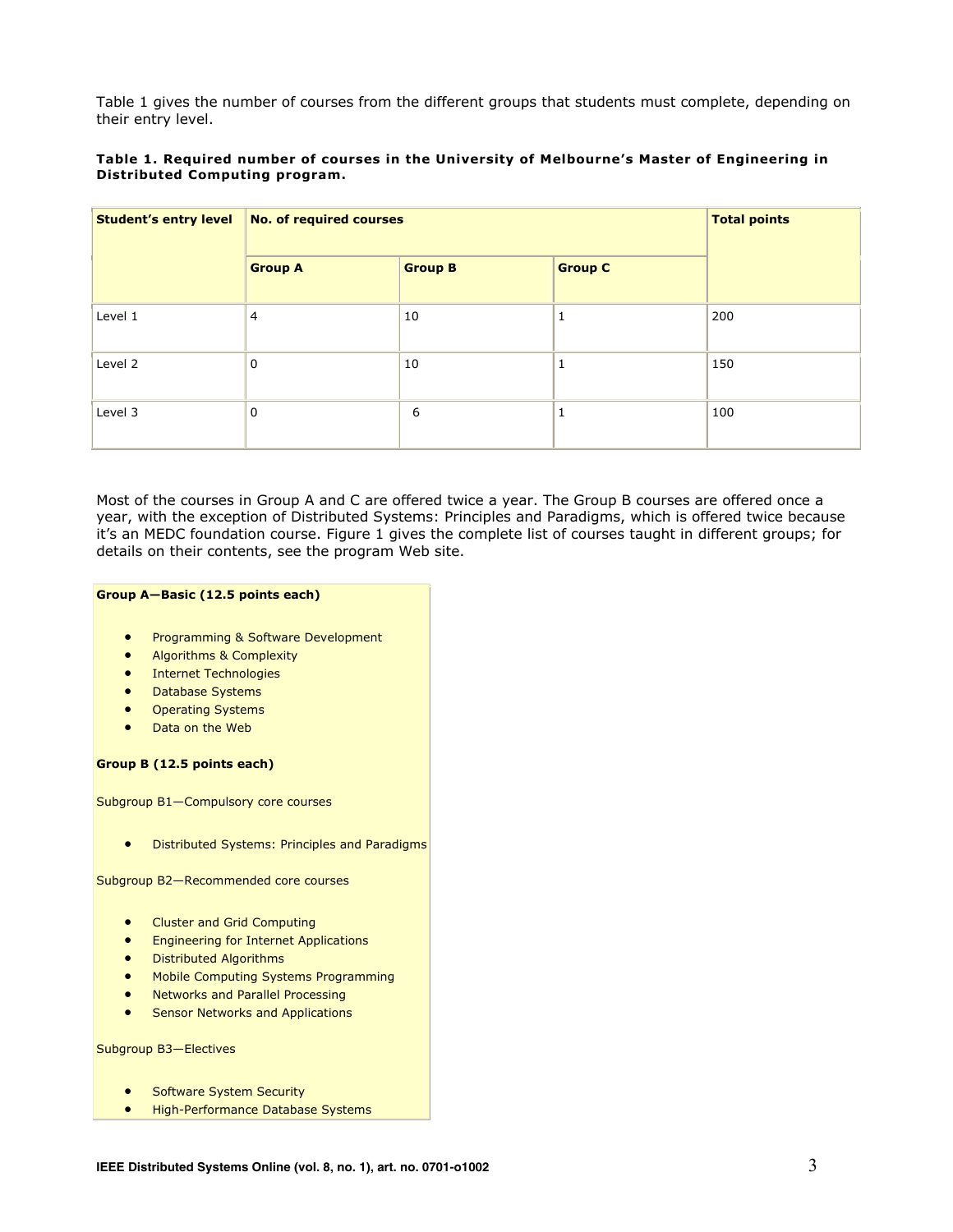- Web Technologies, Protocols, & Architectures
- Systems Requirements Engineering
- IT Project Management
- Evolutionary & Neural Computation
- Machine Learning
- Agent Programming Languages
- **Intelligent Software Agents**

#### **Group C (25 points)**

**Distributed Computing Project** 

### **Figure 1. The complete list of courses in the University of Melbourne's Master of Engineering in Distributed Computing program.**

# **Laboratory infrastructure**

The department has excellent distributed computing facilities that all postgraduate students can use. The existing facility is primarily based on Unix or Macintosh operating systems. To further enhance our facilities, we spoke with leading IT companies about setting up specialized laboratories; several were interested in supporting the program. In particular, Microsoft offered funds for a .NET lab for distributed computing and also gave each MEDC student a technical resource kit containing books on .NET and distributed computing.

In the past two years, we've received cash grants totaling US\$40,000 from Microsoft to set up educational and research infrastructure for distributed computing driven by .NET technologies. We established the Microsoft .NET Lab, which contains desktop PCs and servers loaded with various software, including the .NET framework. Our MEDC students use the lab often, along with researchers working on developing .NET-based Grid computing technologies.

## **Program operation**

The MEDC program admits students twice yearly, in March and August. We formally launched the program in May 2005 with an initial enrollment of 10 students, and the program began in August 2005 (semester 2). We now have approximately 40 students in the program, which attracts both local and international students—some of whom were working in the software industry.

We first offered Distributed Systems: Principles and Paradigms in August 2005. We encouraged students from the honors, fourth-year software engineering, and other postgraduate programs to join the foundation course, and 44 students enrolled in it. The Quality of Teaching survey revealed that the students enjoyed the course, in addition to learning new skills. We attribute this to the innovative assignments students received as part of the course. Students were enthusiastic about team-based projects. They developed a distributed platform (middleware) that supported network games and illustrated its potential by implementing a multiplayer car racing application. Microsoft presented awards to the three highest-performing students from this course as part of their support for our MEDC program.

All the other new courses we offered in 2006 were well received by students, and we'll continue to offer them in the future. In future Education columns, we plan to share our experiences in offering those courses.

Our postgraduate program in distributed computing fills the skill gap between undergraduate educational programs and industrial enterprise computing requirements. It balances theoretical foundations with the practical skills our graduates need to excel in both research and industry careers. Since the MEDC program launched in 2005, it has established itself as an attractive master's program. Thanks to the skills they have gained in MEDC courses, our students have easily found employment in large multinational companies such as IBM and in small and medium-size enterprises such as Intrepid Geophysics.